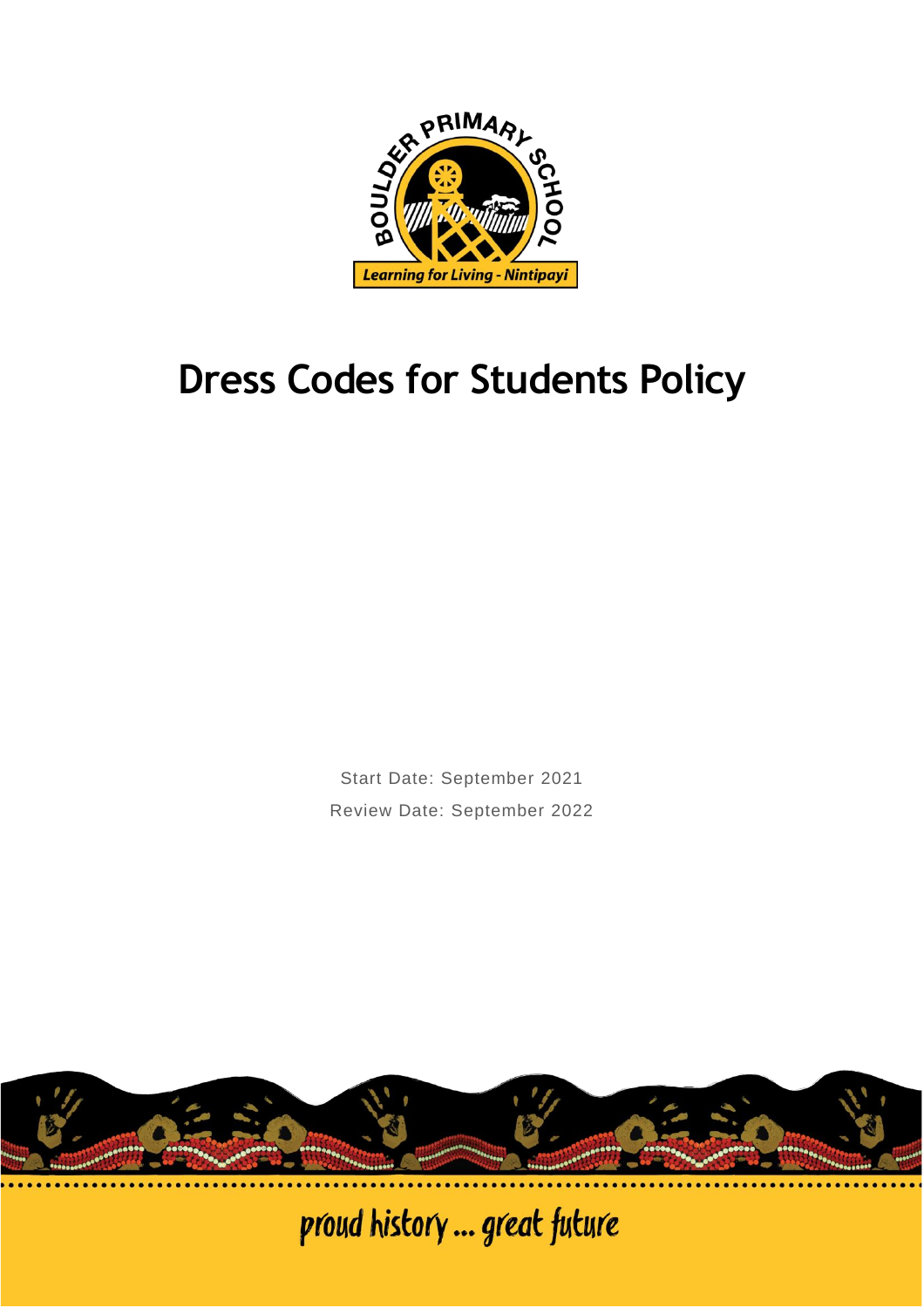# **School Vision**

To foster a safe and supportive learning environment which builds cohesive relationships within our community. Following our proud history, we continue nurturing individuality to inspire success for all.

## **Rational**

At Boulder Primary School it is an expectation for all students to wear the school uniform as it is an important role in promoting positive images of our school. The school's dress code supports all students to participate fully in school life and help create a sense of identity and school culture, as stated in our vision. Wearing the Boulder Primary School uniform allows all students to experience the sense that they belong.

The wearing of the school uniform enhances school spirit and pride. It identifies our students during excursions and ensuring our students safety throughout the day.

### **Policy Statement**

Dress codes for students in public schools are determined by school councils and boards in consultation with students, their parents and staff of the school.

## **Boulder Primary School believes the School Dress Code:**

- promotes a positive public image of the school
- supports all students to participate fully in school life
- assists in building school spirit and pride
- creates a sense of identity and school culture where students experience a sense of belonging

## **Students not following the Dress Code**

Students not following the Dress Code, at the principal's discretion, will receive:

- counselling on the benefits of the dress code; and
- assistance/support in obtaining suitable clothing if necessary

Students not following the dress code may be denied the opportunity to represent the school at official school activities, which include choir, sporting and social events, and assemblies.

Parents may be contacted in cases where the students clothing is considered inappropriate for school such as shirts which have obscenities, offensive language or gestures, reference to alcohol or drugs, but not limited to these.

### **Sports, Excursions, Incursion**

If attending an excursion or sporting event, students are expected to wear the correct school uniform. Students arriving without the Boulder Primary School uniform will be expected to wear items of clean clothing provided by the school, or remain at school and not participate in the incursion/excursion.

### **Hats**

Bucket hats are part of the school uniform and are to be worn during sporting events, outside social events, recess and lunch. This is in line with the Department of Education sun smart policy and as such offers a higher level of protection for students.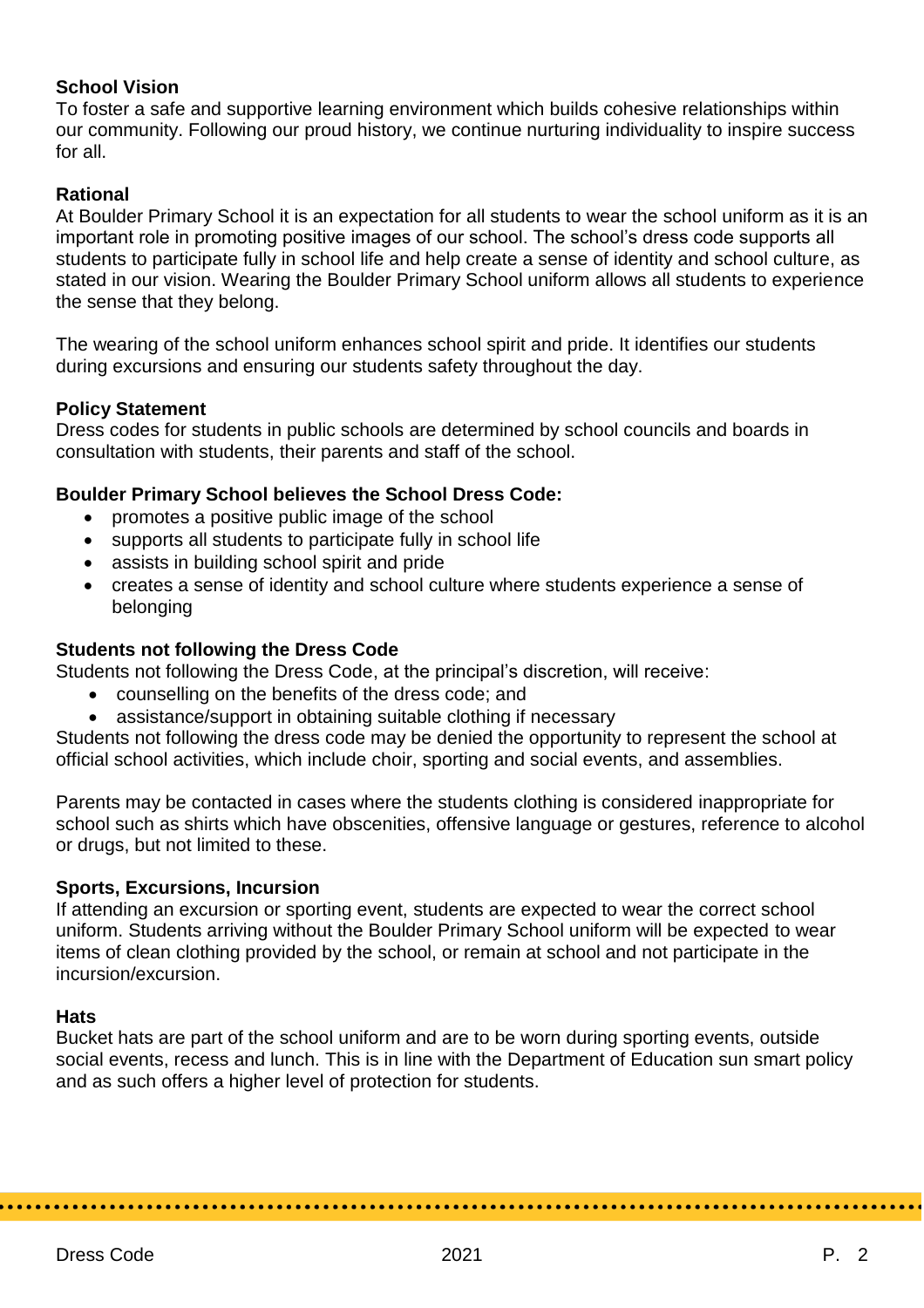| <b>ITEM</b>                             | <b>ACCEPTABLE</b>                                                                                                                                                                                                 | <b>NON-ACCEPTABLE</b>                                                                                                                      |
|-----------------------------------------|-------------------------------------------------------------------------------------------------------------------------------------------------------------------------------------------------------------------|--------------------------------------------------------------------------------------------------------------------------------------------|
| <b>SHIRT</b>                            | <b>Yellow and black</b><br>uniform shirt with<br>school logo<br>Leavers shirts + faction<br>shirts                                                                                                                | <b>Only Boulder Primary</b><br>school shirt is<br>acceptable                                                                               |
| <b>PANTS</b>                            | Black shorts or pants<br>٠<br>Black leggings only if<br>worn under another<br>item such as a skirt                                                                                                                | Tights (active wear),<br>leggings on its own with<br>nothing over the top<br>Jeans<br>$\bullet$<br>Pants with holes<br>$\bullet$           |
| <b>SKORT/DRESS</b>                      | <b>Black skort</b><br><b>Boulder Primary School</b><br>yellow dress with logo                                                                                                                                     | Very short skorts or<br>dresses                                                                                                            |
| <b>JACKET/JUMPER</b>                    | Black school jacket with<br>$\bullet$<br>logo<br>Plain black jumper or<br>jacket                                                                                                                                  | Jackets and jumpers<br>$\bullet$<br>not in school colours                                                                                  |
| <b>FOOTWEAR</b>                         | Enclosed shoes such<br>as runners or sneakers<br>for sport and fitness<br>reasons                                                                                                                                 | <b>Thongs</b><br><b>Backless shoes</b><br><b>High heels</b>                                                                                |
| <b>HATS</b>                             | Wide brimmed hat,<br>$\bullet$<br>preferably black                                                                                                                                                                | Caps<br>$\bullet$<br><b>Beanies</b><br>Hoodies<br>$\bullet$                                                                                |
| JEWELRY, MAKE-UP, NAIL<br><b>POLISH</b> | A watch<br>Stud earrings<br><b>Medical alert bracelet</b><br>Necklace that is worn<br>under clothes for safety                                                                                                    | <b>Bangles</b><br>$\bullet$<br>Make-up and nail polish<br>$\bullet$<br>Dangly earings<br>$\bullet$<br>Visible body tattoos or<br>transfers |
| <b>HAIR</b>                             | Hair to be tied up when<br>$\bullet$<br>hanging below<br>shoulders (male and<br>female)<br>Spray colours<br>$\bullet$<br>acceptable for special<br>events<br>Hair ties, scrunchies<br>Minimal gels, wax<br>sprays | Hair accessories<br>$\bullet$<br>Hair dyes of unnatural<br>colours                                                                         |
| <b>SPORT / PHYS ED</b>                  | Sneakers / runners<br>Faction or other school<br>shirts                                                                                                                                                           | Sandals or thongs<br><b>Bike shorts</b><br>Non uniform colours for<br>shorts or shirts                                                     |

 $\bullet$ 

. . . . . . . . . .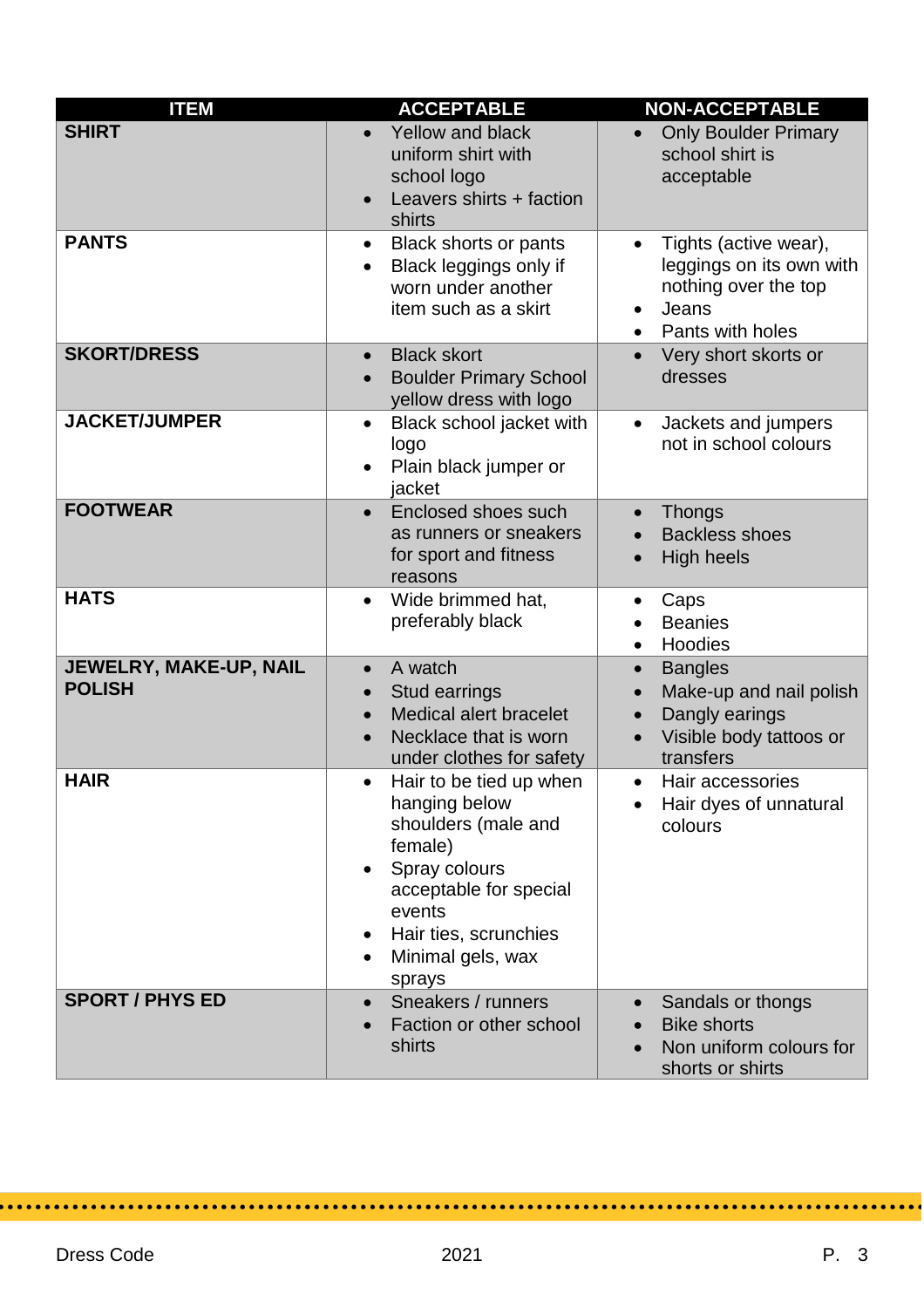Current student uniform shirt:



۰.

 $\sim$ 

................

 $\sim$   $\sim$   $\sim$ 

 $\sim$ 

 $\sim$   $\sim$ 

...........